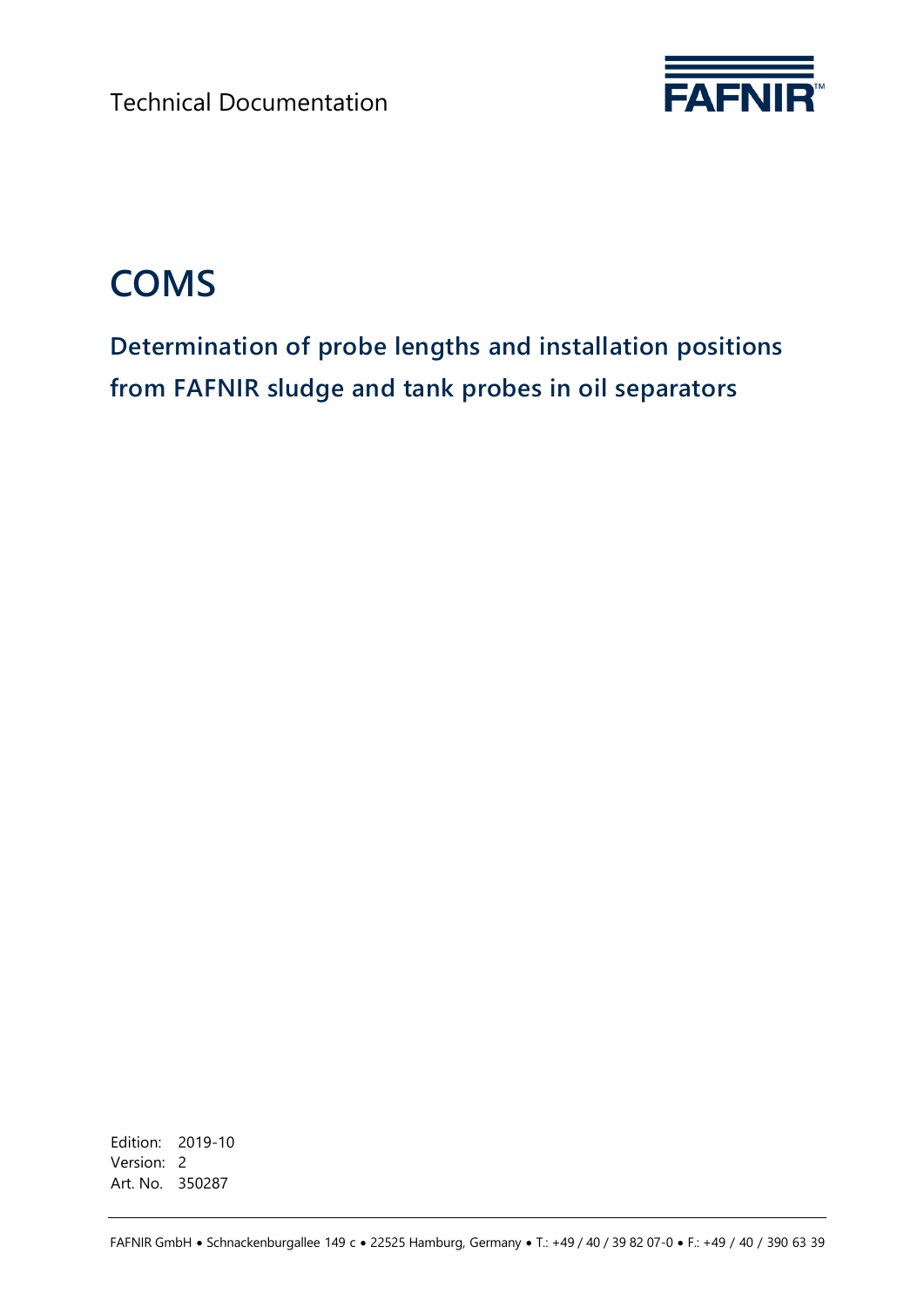

© Copyright:

Reproduction and translation are permitted only with the written consent of the FAFNIR GmbH. The FAFNIR GmbH reserves the right to make product alterations without prior notice.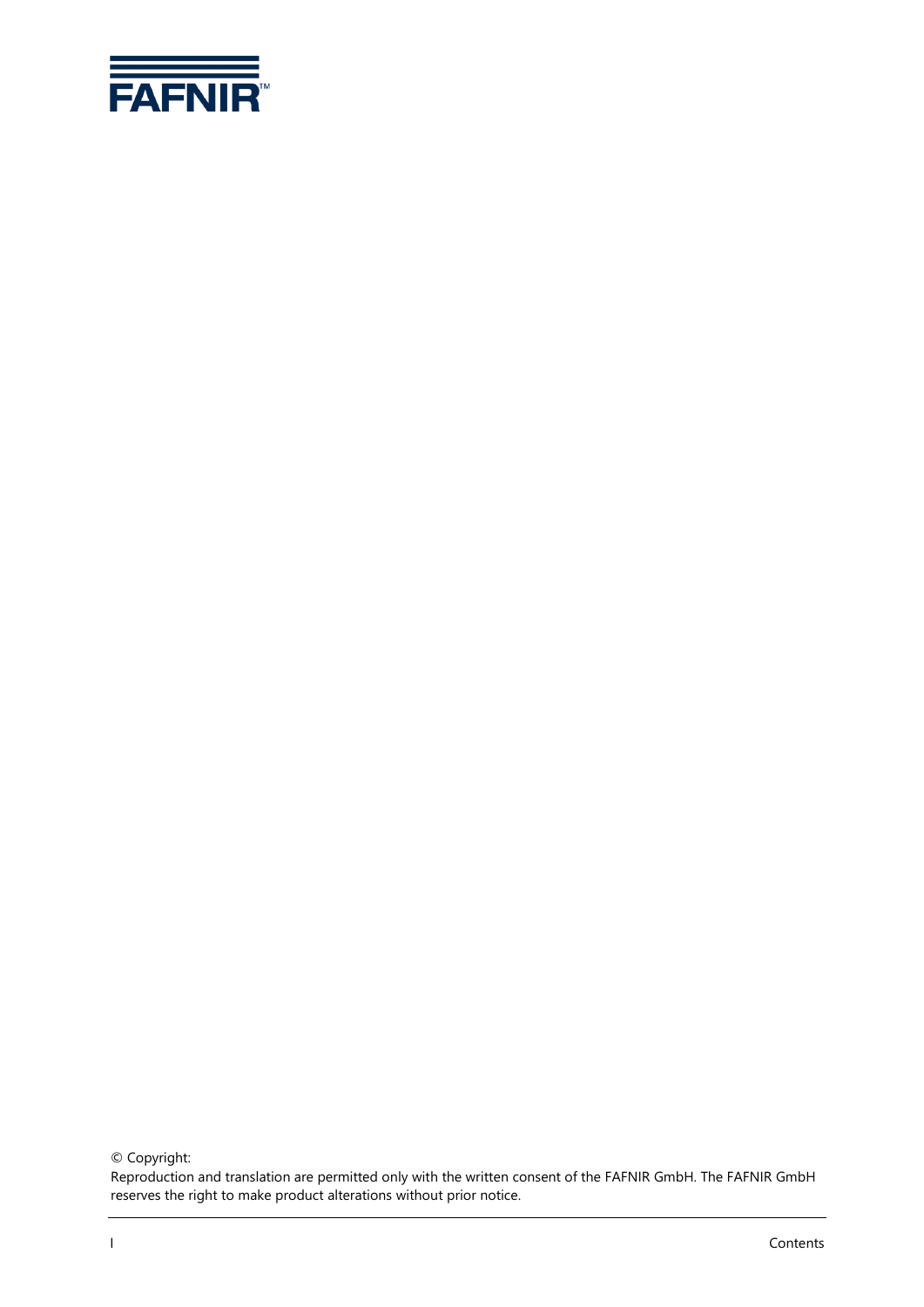

### **Table of contents**

| $1 \quad$      |                                                              |
|----------------|--------------------------------------------------------------|
| $2^{\circ}$    |                                                              |
| 3              | Calculation of probe length for VISY-Stick Oil Separators  2 |
| $\overline{4}$ |                                                              |
| 5              |                                                              |
| 6              |                                                              |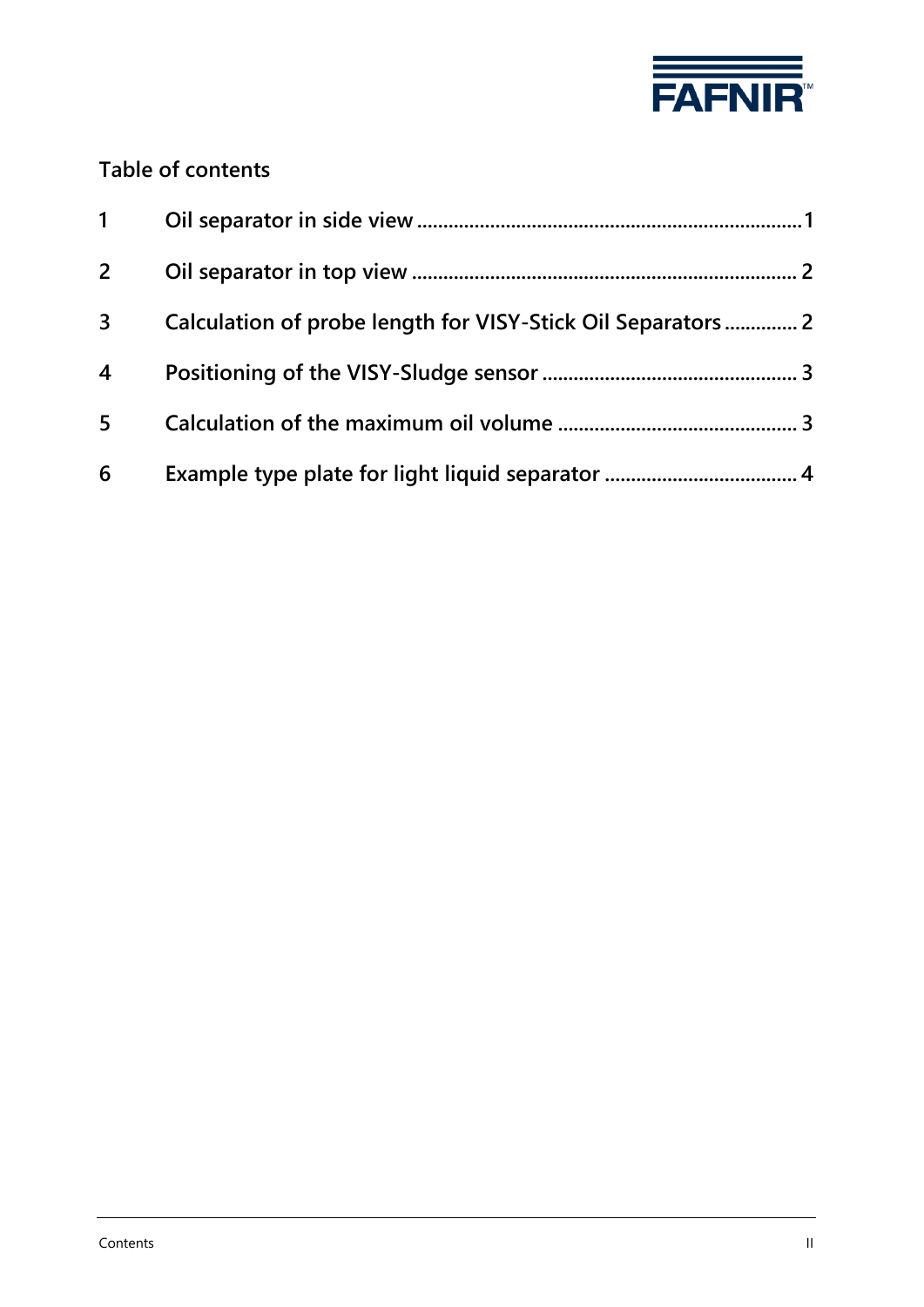

#### <span id="page-3-0"></span>**1 Oil separator in side view**

Based on a schematic representation of an oil separator (single-chamber system), the installation of the probes *VISY-Stick Oil Separator* and *VISY-Sludge* and the calculation of the required probe length is shown. In a two-chamber system, the *VISY-Sludge* probe is installed in the sludge trap and the *VISY-Stick Oil Separator* probe in the coalescence separator in front of the coalescence filter.

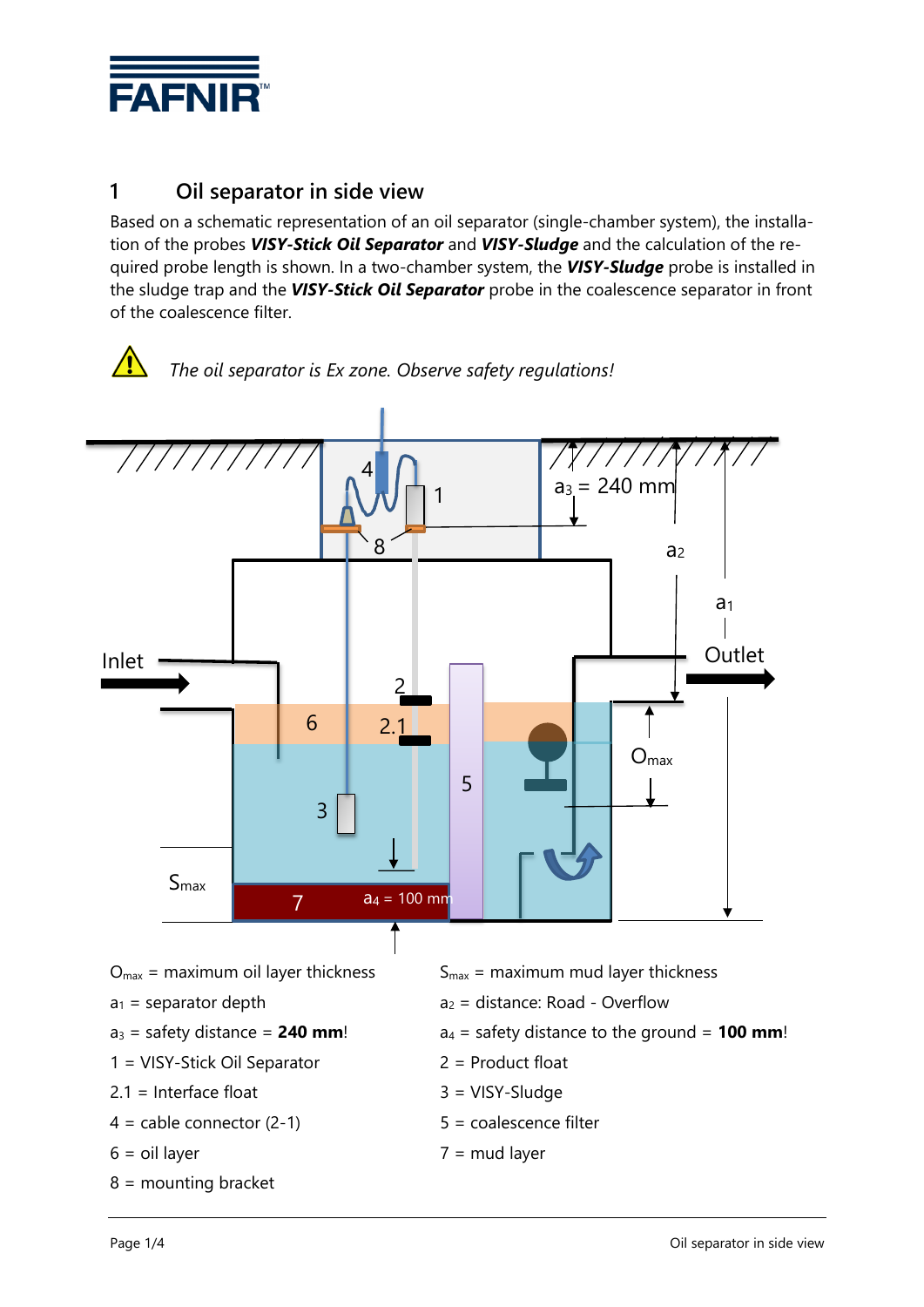

#### <span id="page-4-0"></span>**2 Oil separator in top view**



#### <span id="page-4-1"></span>**3 Calculation of probe length for VISY-Stick Oil Separators**

Note: There is also an Excel spreadsheet for determining the probe length "**Formula-COMSprobe-length**"

| Maximum length                           | Minimum length                                                        |
|------------------------------------------|-----------------------------------------------------------------------|
| $L_{\text{max}} = a_1 - a_3 - a_4$       | $L_{\text{min}} = a_2 + O_{\text{max}} + k - a_3$<br>$k = 50$ mm      |
| $L_{\text{max}} = a_1 - 240$ mm - 100 mm | $L_{min} = a_2 + O_{max} + 50$ mm – 240 mm                            |
| $L_{\text{max}} = a_1 - 340 \text{ mm}$  | $\big $ L <sub>min</sub> = a <sub>2</sub> + O <sub>max</sub> – 190 mm |
|                                          |                                                                       |

Choice of probe length:

Please check if one of our standard lengths can be used for the calculated range between  $L_{min}$ and L max . Standard lengths for the probes are: 1500 mm; 1900 mm; 2300 mm; 2800 mm; 3200 mm. If the standard lengths do not fit between L<sub>min</sub> and L<sub>max</sub>, other lengths can be ordered for a surcharge.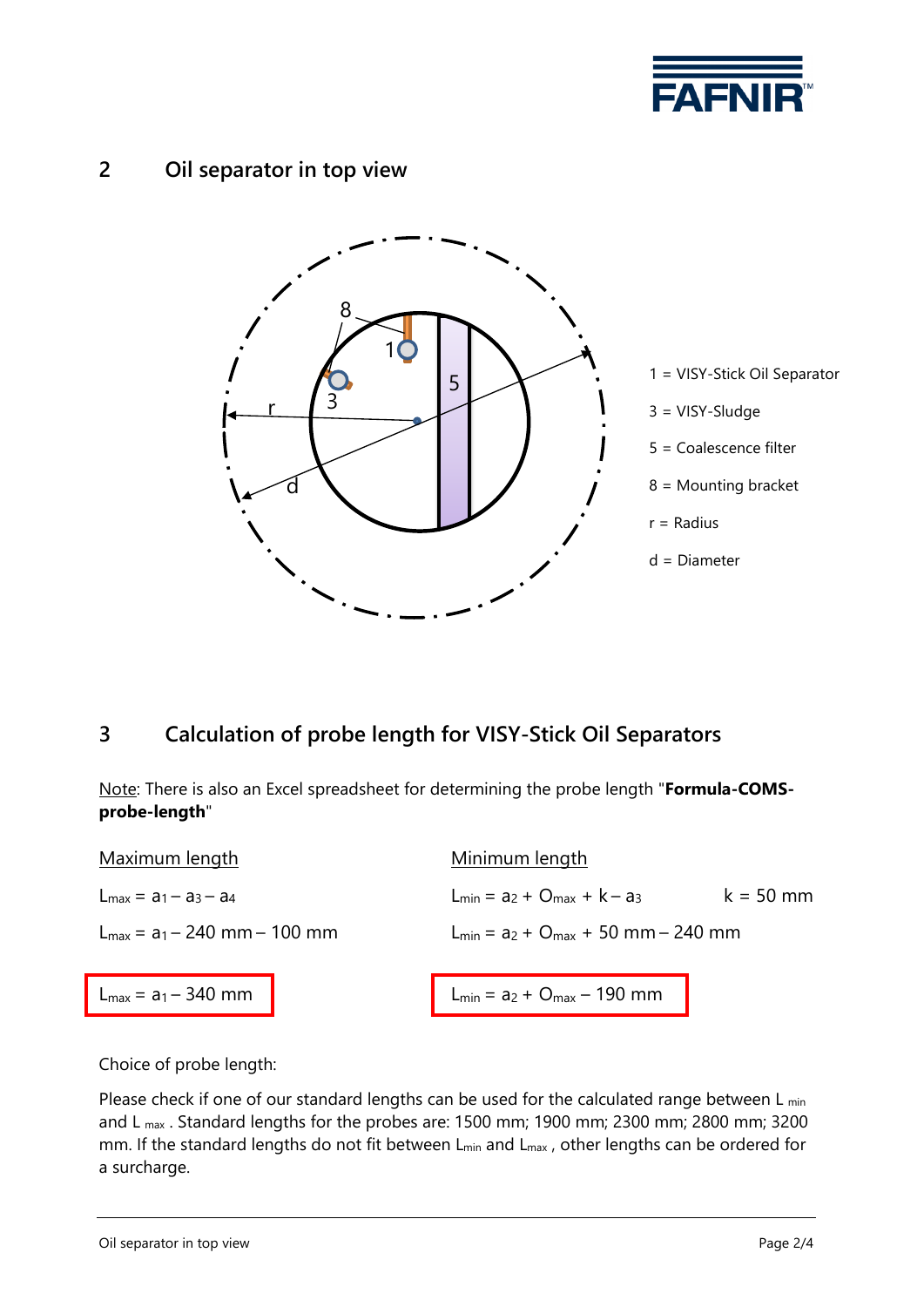

#### <span id="page-5-0"></span>**4 Positioning of the VISY-Sludge sensor**

The membrane of the VISY-Sludge sensor must be below the maximum permissible oil layer thickness **Omax** and at least 100 mm above the maximum permissible mud layer thickness **Smax**.

The distance of the *VISY-Sludge membrane* to the *oil separator bottom* must not exceed 1400 mm.

#### <span id="page-5-1"></span>**5 Calculation of the maximum oil volume**

Since almost all current oil separators are standing, round cylinders, the maximum oil volume **VOmax** can be calculated as follows, for this there is also the Excel calculation form "COMS-oillayer-table":

$$
VO_{max} = r^2 \times \pi \times O_{max}
$$
 or 
$$
VO_{max} = \frac{d^2}{4} \times \pi \times O_{max}
$$
  $\pi = 3,14$ 

*Omax is usually stated on the type plate or in the corresponding documentation of the oil separator.*

If only the maximum oil volume **VOmax** is specified, **Omax** is calculated according to the formula:

$$
\ddot{O}_{max} = \frac{V\ddot{O}_{max}}{r^2 \pi} \qquad \text{or} \qquad \ddot{O}_{max} = \frac{V\ddot{O}_{max} x 4}{d^2 \pi} \qquad \pi = 3.14
$$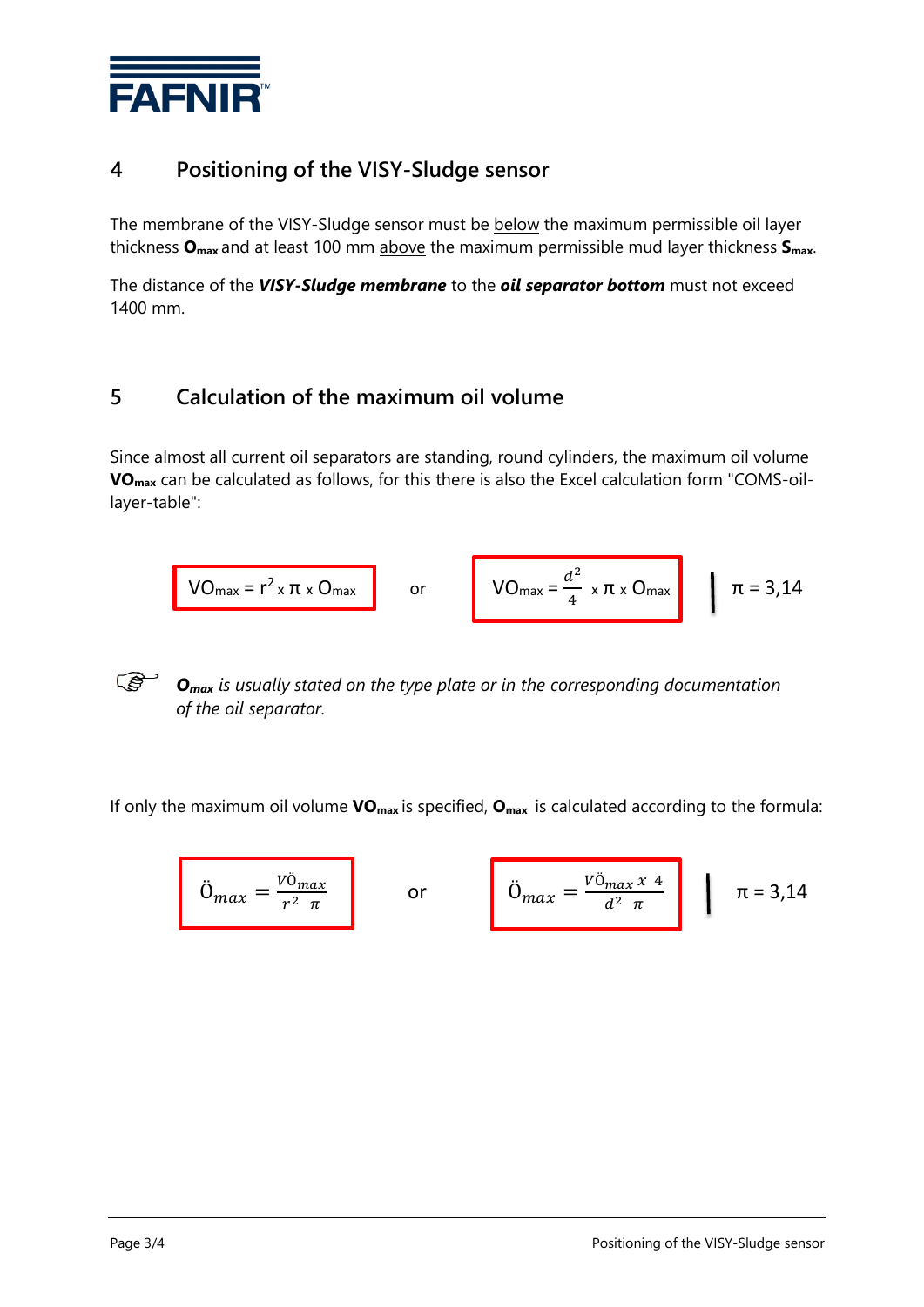

## <span id="page-6-0"></span>**6 Example type plate for light liquid separator**

| nach DIN EN 858 und DIN 1999-100<br><b>Abscheider Klasse I und Schlammfang</b> | ABSCHEIDERANLAGE FÜR LEICHTFLÜSSIGKEITEN<br>(Kompaktanlage: Koaleszenzabscheider mit integriertem Schlammfang) | <b>WASSERTECHNI</b> |
|--------------------------------------------------------------------------------|----------------------------------------------------------------------------------------------------------------|---------------------|
|                                                                                | Typ:                                                                                                           | 3A-SK seglam®       |
|                                                                                | Nenngröße:                                                                                                     | <b>NS 15</b>        |
|                                                                                | <b>Nenninhalt Schlammfang:</b>                                                                                 | <b>5.000 Liter</b>  |
|                                                                                | max. Ölspeichermenge:                                                                                          | 575 Liter           |
|                                                                                | max. zul. Ölschichtdicke:                                                                                      | 40,0<br>cm          |
| <b>DIN EN 858/</b><br><b>DIN 1999-100</b>                                      | max. Schlammhöhe:                                                                                              | 76,0<br>cm          |
| Z-54.3-388                                                                     | Behältervolumen (ohne S):                                                                                      | 2.230 Liter         |
|                                                                                | Tragfähigkeit:                                                                                                 | <b>SLW 60</b>       |
|                                                                                | Baujahr:                                                                                                       | 2006                |
|                                                                                | 3A Wassertechnik GmbH & Co. KG, Augsburg                                                                       |                     |